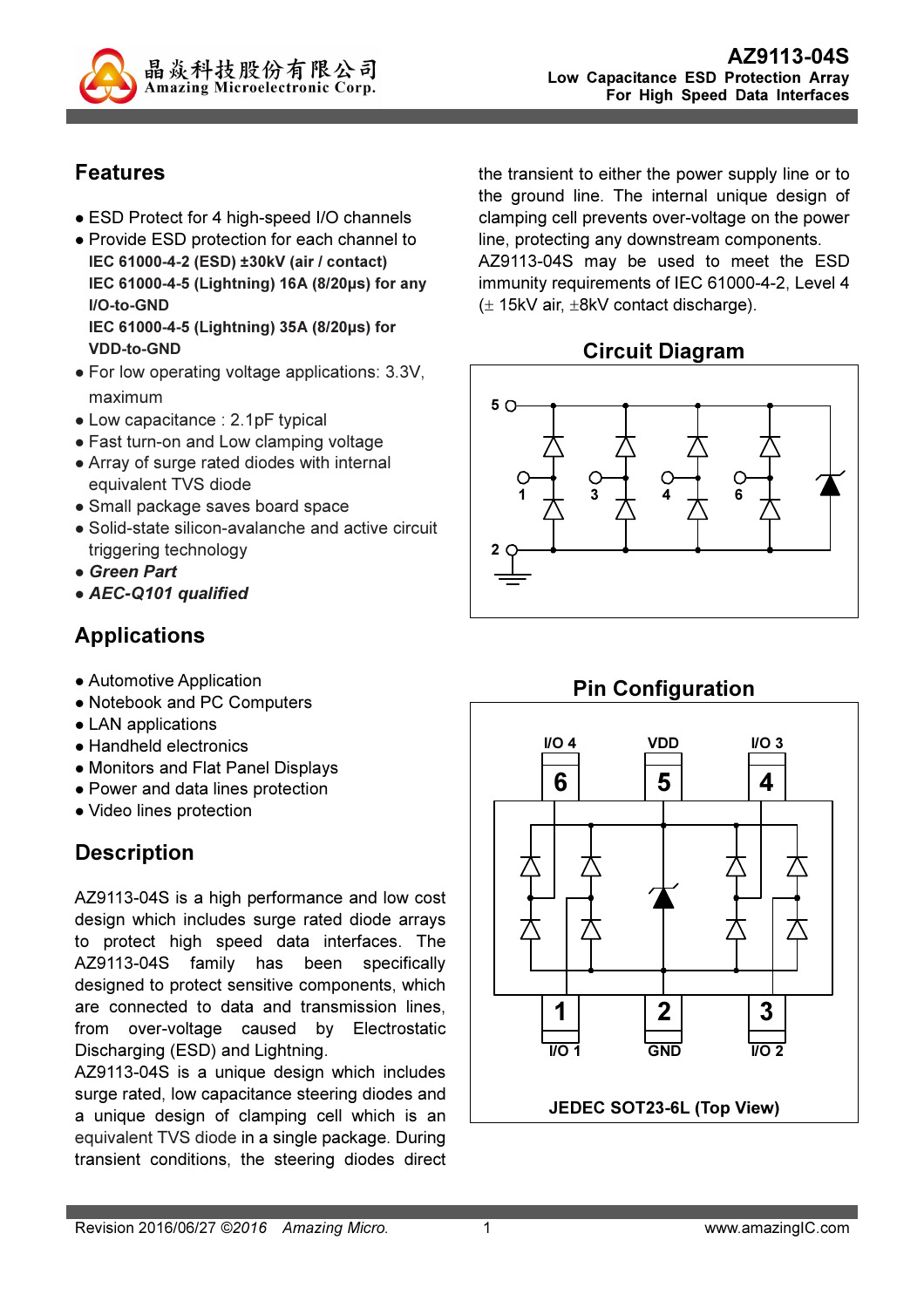

### SPECIFICATIONS

| <b>ABSOLUTE MAXIMUM RATINGS</b>                 |                             |                    |              |  |  |
|-------------------------------------------------|-----------------------------|--------------------|--------------|--|--|
| <b>PARAMETER</b>                                | <b>SYMBOL</b>               | <b>RATING</b>      | <b>UNITS</b> |  |  |
| Peak Pulse Current (tp =8/20µs, any I/O-to-GND) | <b>I</b> pp                 | 16                 | A            |  |  |
| Peak Pulse Current (tp =8/20µs, VDD-to-GND)     | <b>I</b> pp                 | 35                 | A            |  |  |
| Operating Supply Voltage (VDD-GND)              | $\mathsf{V}_\mathsf{DC}$    | 3.6                |              |  |  |
| ESD per IEC 61000-4-2 (Air / Contact)           | $\mathsf{V}_{\texttt{ESD}}$ | 30                 | kV           |  |  |
| <b>Lead Soldering Temperature</b>               | $\mathsf{T}_{\mathsf{SOL}}$ | 260 (10 sec.)      | $\rm ^{o}C$  |  |  |
| <b>Operating Temperature</b>                    | $T_{OP}$                    | $-55$ to $+125$    | $\rm ^{o}C$  |  |  |
| Storage Temperature                             | ${\mathsf T}_{\text{STO}}$  | $-55$ to $+150$    | $\rm ^{o}C$  |  |  |
| DC Voltage at any I/O pin                       | $V_{10}$                    | (GND - 0.5) to 3.6 |              |  |  |

| <b>ELECTRICAL CHARACTERISTICS</b> |                             |                                                                    |            |            |              |              |
|-----------------------------------|-----------------------------|--------------------------------------------------------------------|------------|------------|--------------|--------------|
| <b>PARAMETER</b>                  | <b>SYMBOL</b>               | <b>CONDITIONS</b>                                                  | <b>MIN</b> | <b>TYP</b> | <b>MAX</b>   | <b>UNITS</b> |
| <b>Reverse Stand-Off</b>          | $V_{RWM}$                   | Pin 5 to pin 2, T=25 $^{\circ}$ C                                  |            |            | 3.3          | $\mathsf{V}$ |
| Voltage                           |                             |                                                                    |            |            |              |              |
| Reverse Leakage                   |                             | $V_{RWM}$ = 3.3V, T=25 °C, Pin 5 to pin 2                          |            |            | 5            | $\mu$ A      |
| Current                           | $I_{\text{L}eak}$           |                                                                    |            |            |              |              |
| Channel Leakage                   |                             | $V_{\text{Pin5}}$ = 3.3V, $V_{\text{Pin2}}$ = 0V, T=25 °C          |            |            | $\mathbf{1}$ | $\mu$ A      |
| Current                           | $I_{CH\text{-}\text{Leak}}$ |                                                                    |            |            |              |              |
| Reverse Breakdown                 | $V_{BV}$                    | $I_{\text{BV}}$ = 1mA, T=25 °C, Pin 5 to Pin 2                     | 4.5        |            | 7.0          | $\mathbf{V}$ |
| Voltage                           |                             |                                                                    |            |            |              |              |
| <b>Forward Voltage</b>            | $V_F$                       | $I_F$ = 15mA, T=25 °C, Pin 2 to Pin 5                              |            | 0.8        | 1.2          | $\mathbf{V}$ |
| <b>ESD Clamping</b>               |                             | IEC 61000-4-2 +8kV ( $ITIP$ = 16A), T=25 °C,                       |            | 7.5        |              | $\mathbf v$  |
| Voltage -I/O (Note 1)             | $V_{\text{clamp\_io}}$      | Contact mode, any I/O pin to Ground                                |            |            |              |              |
| <b>ESD Clamping</b>               |                             | IEC 61000-4-2 +8kV ( $ITIP$ = 16A), T=25 °C,                       |            | 5.8        |              | $\mathbf v$  |
| Voltage - VDD (Note 1)            | $V_{\text{clamp\_VDD}}$     | Contact mode, VDD pin to Ground                                    |            |            |              |              |
| <b>ESD Dynamic Turn on</b>        |                             | IEC 61000-4-2, 0~+8kV, T=25 °C, Contact                            |            | 0.15       |              | Ω            |
| Resistance -I/O                   | $R_{\text{dynamic\_io}}$    | mode, any I/O pin to Ground                                        |            |            |              |              |
| <b>ESD Dynamic Turn on</b>        |                             | IEC 61000-4-2, 0~+8kV, T=25 °C, Contact                            |            | 0.07       |              |              |
| Resistance -VDD                   | $R_{\text{dynamic\_VDD}}$   | mode, VDD pin to Ground                                            |            |            |              | Ω            |
| <b>Lightning Clamping</b>         |                             | I <sub>PP</sub> =16A, tp=8/20 $\mu$ s, T=25 °C                     |            | 8.5        |              | $\mathbf v$  |
| Voltage                           | V <sub>lightning_io</sub>   | Any I/O pin to Ground                                              |            |            |              |              |
| <b>Lightning Clamping</b>         |                             | I <sub>PP</sub> =35A, tp=8/20 $\mu$ s, T=25 °C                     |            | 9          |              | $\mathbf v$  |
| Voltage                           | V <sub>lightning_VDD</sub>  | VDD pin to Ground                                                  |            |            |              |              |
| Channel Input                     |                             | $V_{pin5} = 3.3V$ , $V_{pin2} = 0V$ , $V_{IN} = 1.65V$ , f = 1MHz, |            | 2.1        | 2.5          |              |
| Capacitance -1                    | $CIN-1$                     | T=25 °C, Any Channel pin to Ground                                 |            |            |              | рF           |
| Channel Input                     |                             | $V_{pin5}$ =floated, $V_{pin2}$ =0V, $V_{IN}$ =1.65V, f=1MHz,      |            | 2.4        | 3.0          |              |
| Capacitance - 2                   | $CIN-2$                     | T=25°C, Any Channel pin to Ground                                  |            |            |              | pF           |

Note 1: ESD Clamping Voltage was measured by Transmission Line Pulsing (TLP) System.

TLP conditions:  $Z_0$ = 50 $\Omega$ ,  $t_p$ = 100ns,  $t_r$ = 1ns.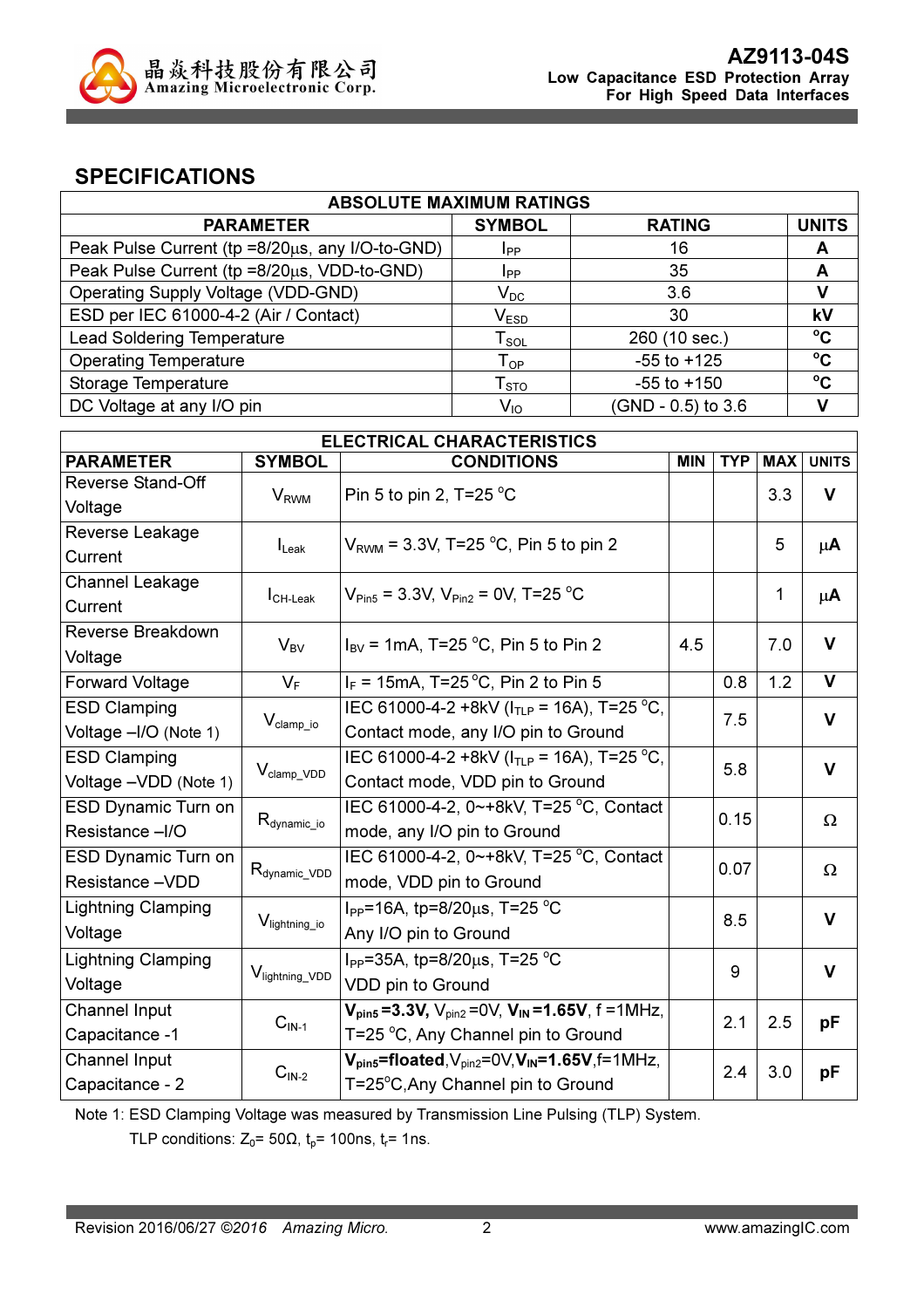

# Typical Characteristics













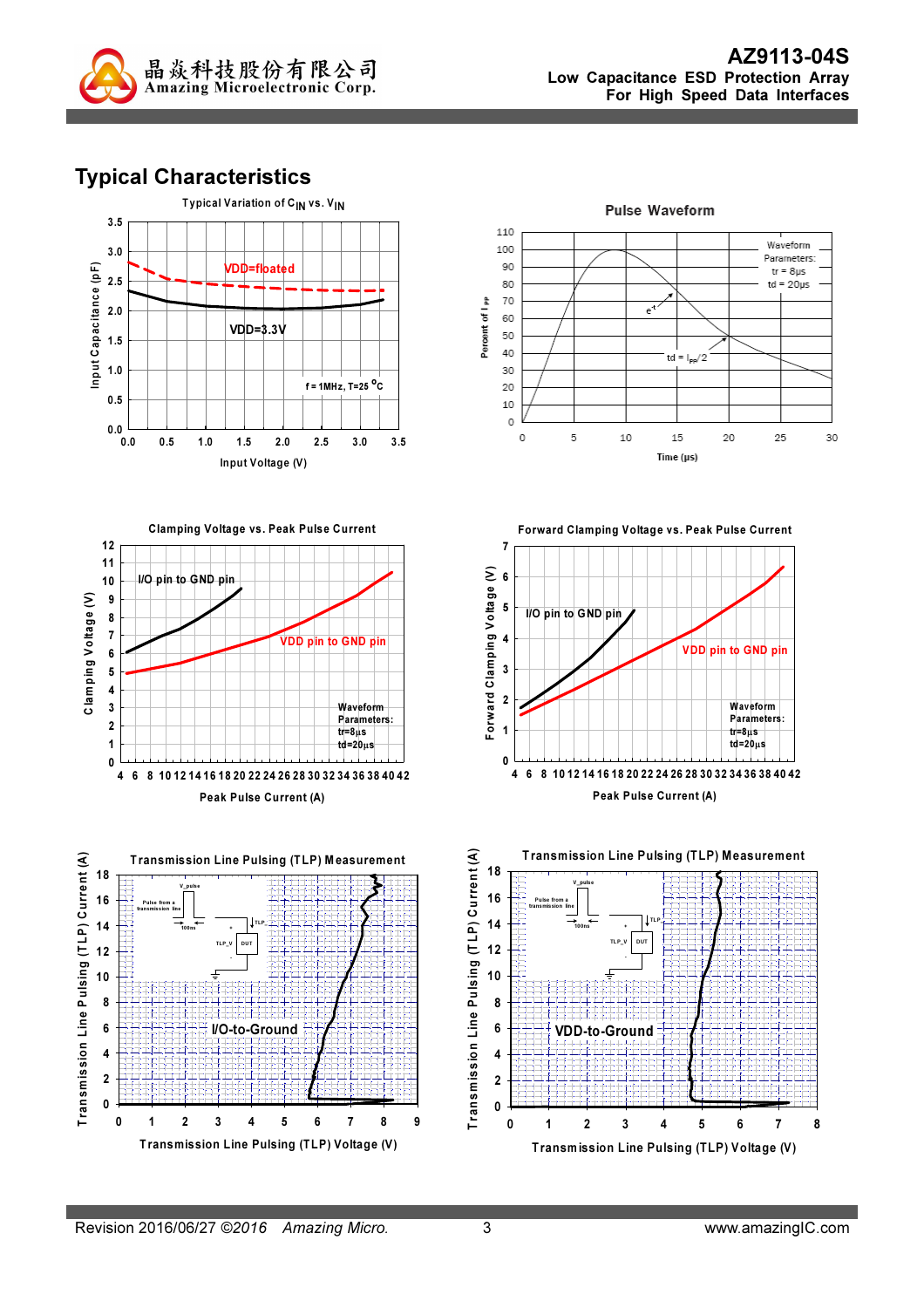

# Applications Information

#### A. Design Considerations

The ESD protection scheme for system I/O connector is shown in the Fig. 1. In Fig. 1, the diodes D1 and D2 are general used to protect data line from ESD stress pulse. If the power-rail ESD clamping circuit is not placed between VDD and GND rails, the positive pulse ESD current  $(I<sub>ESD1</sub>)$  will pass through the ESD current path1. Thus, the ESD clamping voltage  $V_{CL}$  of data line can be described as follow:

 $V_{CL}$  = Fwd voltage drop of D1 + supply voltage of VDD rail + L<sub>1</sub>  $\times$  d( $I_{ESD1}$ )/dt + L<sub>2</sub>  $\times$  d( $I_{ESD1}$ )/dt

Where  $L_1$  is the parasitic inductance of data line, and  $L_2$  is the parasitic inductance of VDD rail.

An ESD current pulse can rise from zero to its peak value in a very short time. As an example, a level 4 contact discharge per the IEC61000-4-2 standard results in a current pulse that rises from zero to 30A in 1ns. Here  $d(I<sub>ESD1</sub>)/dt$  can be approximated by  $\Delta l_{ESD1}/\Delta t$ , or 30/(1x10-9). So just 10nH of total parasitic inductance  $(L_1$  and  $L_2$ combined) will lead to over 300V increment in  $V_{\text{CL}}$ ! Besides, the ESD pulse current which is directed into the VDD rail may potentially damage any components that are attached to that rail. Moreover, it is common for the forward voltage drop of discrete diodes to exceed the damage threshold of the protected IC. This is due to the relatively small junction area of typical discrete components. Of course, the discrete diode is also possible to be destroyed due to its power dissipation capability is exceeded.

The AZ9113-04S has an integrated power-rail ESD clamped circuit between VDD and GND rails. It can successfully overcome previous disadvantages. During an ESD event, the positive ESD pulse current  $(I_{ESD2})$  will be directed through the integrated power-rail ESD clamped circuit to GND rail (ESD current path2). The clamping voltage  $V_{CL}$  on the data line is small and protected IC will not be damaged because power-rail ESD clamped circuit offer a low impedance path to discharge ESD pulse current.



Fig. 1 Application of positive ESD pulse between data line and GND rail.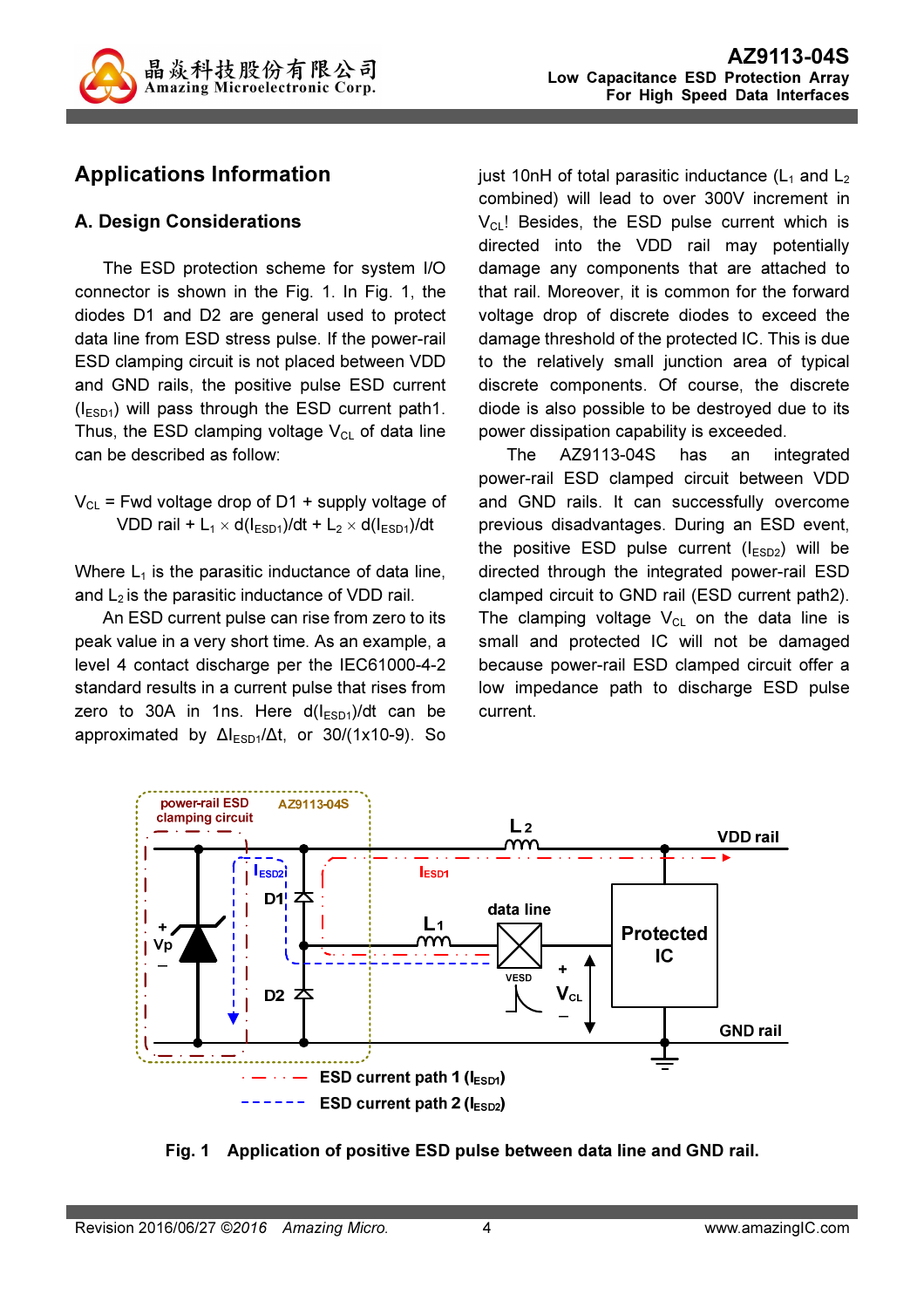

#### B. Device Connection

The AZ9113-04S is designed to protect four data lines and power rails from transient over-voltage (such as ESD stress pulse). The device connection of AZ9113-04S is shown in the Fig. 2. In Fig. 2, the four protected data lines are connected to the ESD protection pins (pin1, pin3, pin4, and pin6) of AZ9113-04S. The ground pin (pin2) of AZ9113-04S is a negative reference pin. This pin should be directly connected to the GND rail of PCB (Printed Circuit Board). To get minimum parasitic inductance, the path length should keep as short as possible. In addition, the power pin (pin 5) of AZ9113-04S is a positive reference pin. This pin should directly connect to the VDD rail of PCB., then the VDD rail also can be protected by the power-rail ESD clamped circuit (not shown) of AZ9113-04S.

AZ9113-04S can provide protection for 4 I/O signal lines simultaneously. If the number of I/O signal lines is less than 4, the unused I/O pins can be simply left as NC pins.

In some cases, systems are not allowed to be reset or restart after the ESD stress directly applying at the I/O-port connector. Under this situation, in order to enhance the sustainable ESD Level, a  $0.1\mu$ F chip capacitor can be added between the VDD and GND rails. The place of this chip capacitor should be as close as possible to the AZ9113-04S.

In some cases, there isn't power rail presented on the PCB. Under this situation, the power pin (pin 5) of AZ9113-04S can be left as floated. The protection will not be affected, only the load capacitance of I/O pins will be slightly increased. Fig. 3 shows the detail connection.







Fig. 3 Data lines and power rails connection of AZ9113-04S. VDD pin is left as floating when no power rail presented on the PCB.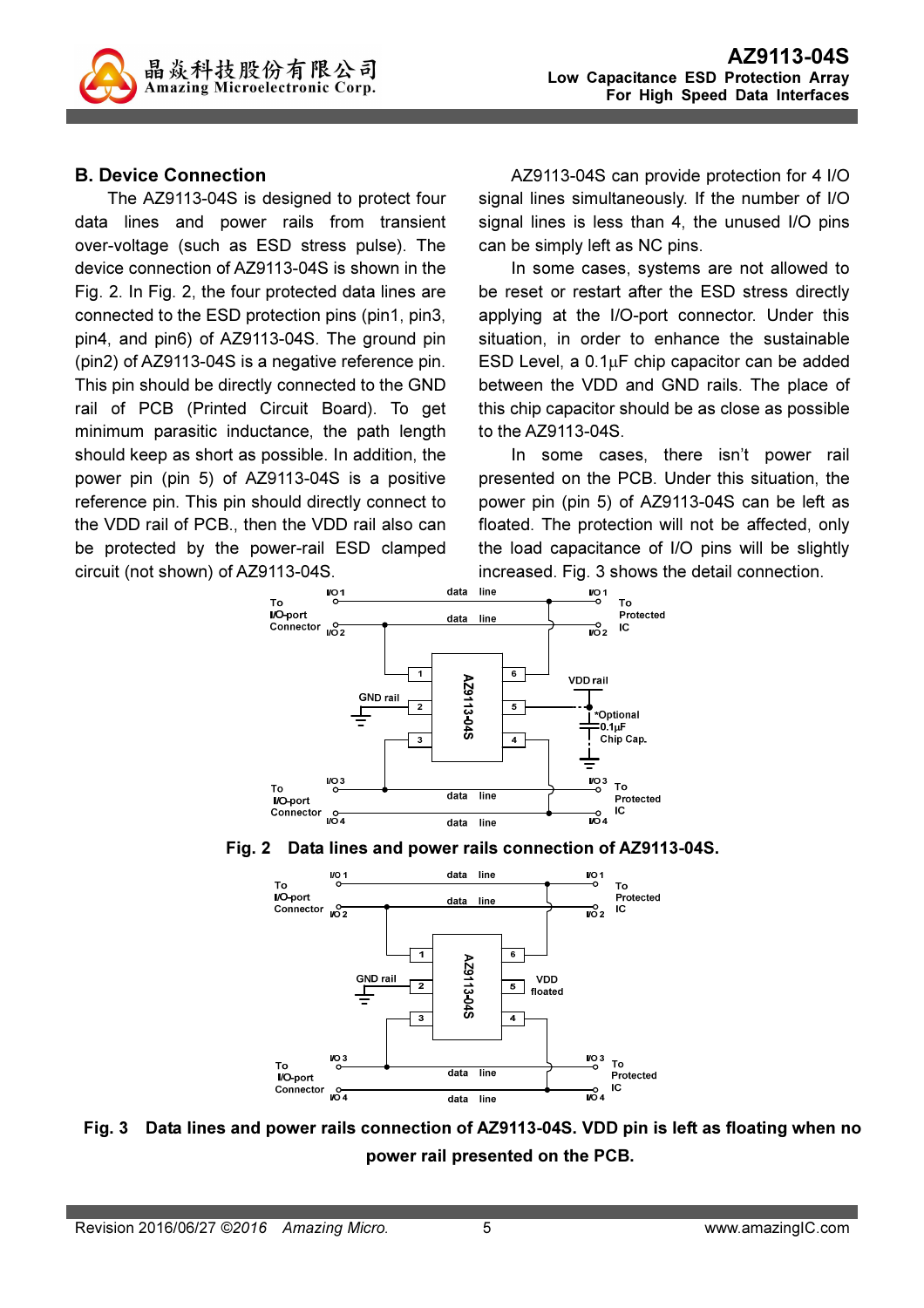

# Mechanical Details



### PACKAGE DIMENSIONS

|                | <b>Millimeters</b> |      | <b>Inches</b> |       |  |
|----------------|--------------------|------|---------------|-------|--|
| <b>Symbol</b>  | MIN.               | MAX. | MIN.          | MAX.  |  |
| A              |                    | 1.25 |               | 0.049 |  |
| A <sub>1</sub> | 0                  | 0.15 | 0.000         | 0.006 |  |
| A <sub>2</sub> | 0.9                | 1.3  | 0.035         | 0.051 |  |
| b              | 0.3                | 0.5  | 0.012         | 0.020 |  |
| C              | 0.08               | 0.21 | 0.003         | 0.008 |  |
| D              | 2.72               | 3.12 | 0.107         | 0.123 |  |
| Е              | 1.4                | 1.8  | 0.055         | 0.071 |  |
| E <sub>1</sub> | 2.6                | 3    | 0.102         | 0.118 |  |
| e              | 0.95BSC            |      | 0.037BSC      |       |  |
| e1             | 1.9BSC             |      | 0.075BSC      |       |  |
| L1             | 0.3                | 0.6  | 0.012         | 0.024 |  |
| L              | 0.7REF             |      | 0.028REF      |       |  |
| L2             | 0.25BSC            |      | 0.010BSC      |       |  |
| Θ              | 0                  | 8    | 0             | 8     |  |

Notes:

- This dimension complies with JEDEC outline standard MO-178 Variation AB.
- Dimensioning and tolerancing per ASME Y14.5M-1994.
- All dimensions are in millimeters, and the dimensions in inches are for reference only.
- $\bullet$  1mm = 40 mils = 0.04 inches.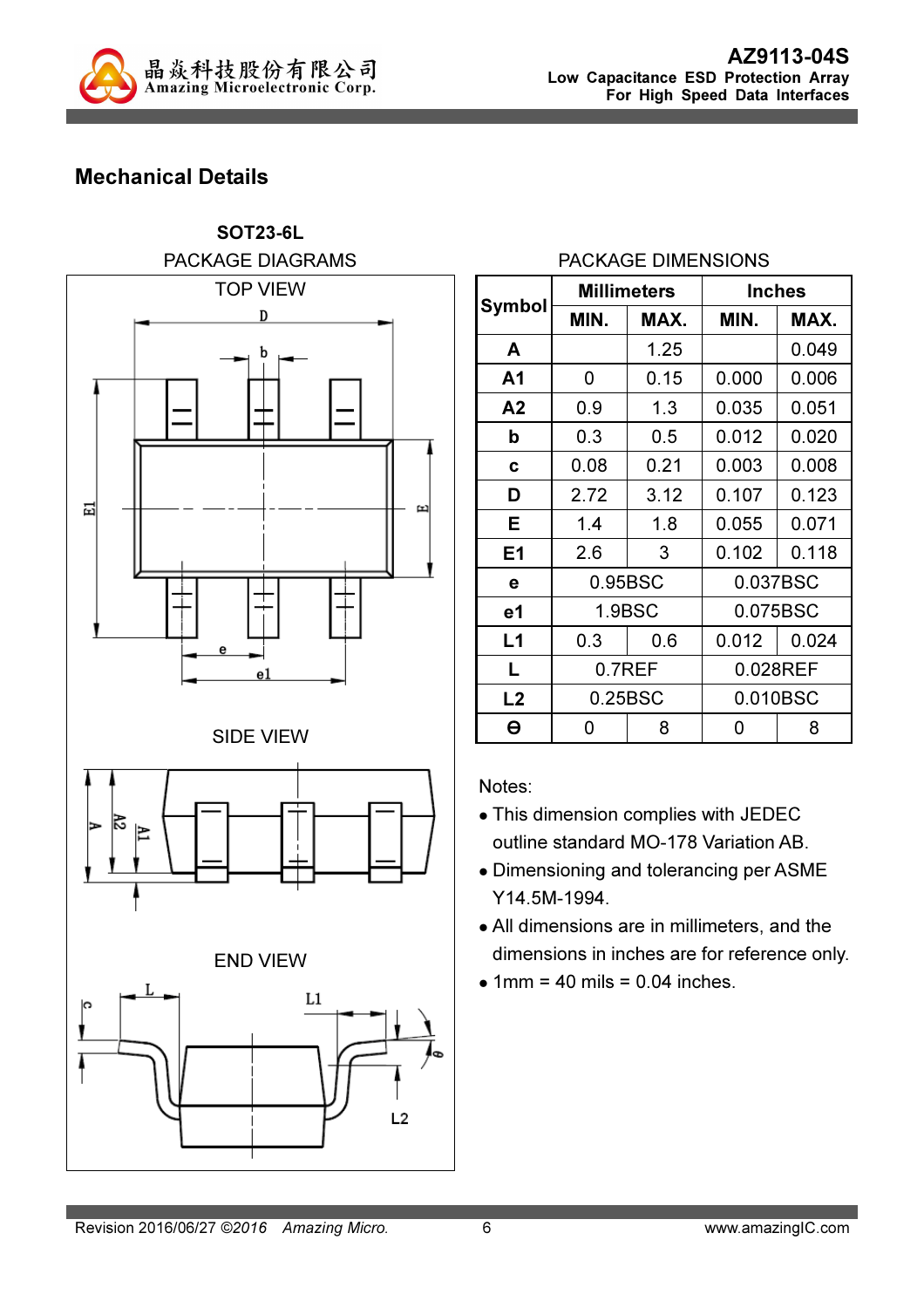

## LAND LAYOUT



| <b>Dimensions</b> |                   |               |  |
|-------------------|-------------------|---------------|--|
| <b>Index</b>      | <b>Millimeter</b> | <b>Inches</b> |  |
| Α                 | 0.60              | 0.024         |  |
| в                 | 1.10              | 0.043         |  |
| C                 | 0.95              | 0.037         |  |
| D                 | 2.50              | 0.098         |  |
| Е                 | 1.40              | 0.055         |  |
| F                 | 3.60              | 0.141         |  |

Notes:

This LAND LAYOUT is for reference purposes only. Please consult your manufacturing partners to ensure your company's PCB design guidelines are met.

### MARKING CODE



| <b>Part Number</b> | <b>Marking Code</b> |  |
|--------------------|---------------------|--|
| AZ9113-04S         |                     |  |
| (Green Part)       | 905XY               |  |

Green means Pb-free, RoHS, and Halogen free compliant.

905 = Device Code X = Date Code Y = Control Code

### Ordering Information

| PN#            | Material | $TV$ pe | Reel size          | MOO        | MOO/internal box | MOO/carton                                |
|----------------|----------|---------|--------------------|------------|------------------|-------------------------------------------|
| AZ9113-04S.R7G | Green    | T/R     | $\frac{7}{1}$ inch | 3,000/reel |                  | 4 reel= $12,000/b$ ox 6 box=72,000/carton |